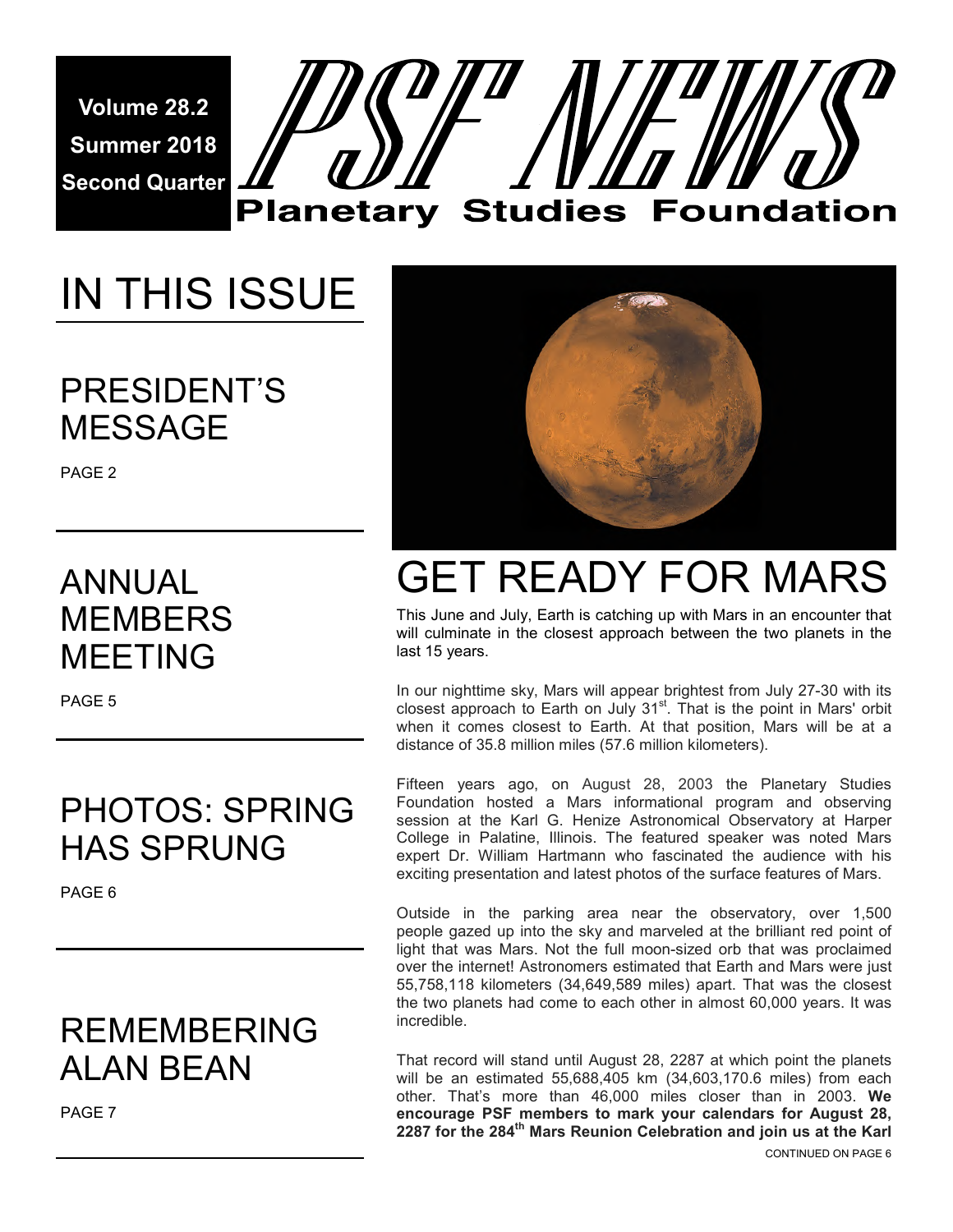## PRESIDENT'S MESSAGE

The second quarter of this year seems to have passed by so quickly that I find it hard to believe that we are rapidly approaching Mid-Summer's Day. Both the 1876 Banwarth House and Earth & Space Science museums have seen an increase in attendance as compared to last year's numbers. The most dramatic rise in numbers comes from our out-of-state visitors. One reason for this lies in the fact that various national travel groups encourage their members to visit us based on positive reviews posted on our websites. A second reason can be attributed to good old "word of mouth" from previous visitors. This accounts for many of our visitors from the Tri-State region of Illinois-Iowa-Wisconsin. Several of our Wisconsin guests have mentioned that they heard about us from listening to Kim and Frank Carmichael's *Happenings* Q & A radio programs on Kenosha's WLIP 1050 AM. The staff at both museums appreciate seeing the excitement expressed by our visitors. We often hear comments like "Where else can we actually touch a meteorite?". At the Banwarth House, we hear how exciting it is to step back into 19th century lifestyle and trying on period clothing. I am also very pleased to report that the PSF will be conducting four very exciting Children's Summer Science Programs this June and July. All considered, we are looking forward to a very rewarding summer season.



As I mentioned in the Winter issue of *PSF News*, 2018 will be the year that brings us to the 30<sup>th</sup> anniversary of the founding of your Planetary Studies Foundation (PSF). I have been giving our past history a great deal of thought, and I am very proud of all we have accomplished over these last thirty years. From our meteorite research to Antarctic exploration, we have achieved international recognition, but we have never forgotten our initial goal of supporting science education at all levels. We have accomplished this by helping build the Karl G. Henize Astronomical Observatory at Harper College in Palatine, Illinois and the Doug Firebaugh Astronomical Observatory in Freeport, Illinois. Then there is the StarLab portable planetarium. Since 1992 over 35,000 people have sat inside StarLab's dome and enjoyed seeing stars and hearing Diane Sipiera's entertaining stories of constellation mythology. All considered, PSF has truly made a significant contribution to science education and it will continue to do so well into the future.

A significant component of the PSF has always been our close relationship with NASA astronauts. Given our emphasis on planetary science and meteorite studies, it seemed logical that we would focus on lunar exploration and the United States Apollo Program. Even before there was an "official" PSF, its founders helped Harper College build an astronomical observatory. This began by co-sponsoring a November 1988 fundraising event featuring Apollo 17 astronaut and geologist Dr. Harrison H. Schmitt. It was after this event that Dr. Schmitt agreed to become PSF's first "celebrity" Associate Board member. His acceptance also gave PSF a certain degree of legitimacy to our young organization. By 1991, PSF had made the building of a planetarium/science facility at Harper College its primary goal. To kick-off this project a Gala featuring Apollo 12 astronaut Alan Bean was planned for November 1991 to raise funds. It was a tremendous success and led to a more than twenty-five year friendship with Alan. Personally, I was very sad to hear of his May passing and he will be missed.

As we approach the third quarter of this year we will be celebrating the  $50<sup>th</sup>$  anniversary of the Apollo 7 and Apollo 8 missions. In October 1968, Apollo 7 spent 14 days in earth-orbit and proved that the Apollo Command Module was flight-worthy. PSF member and astronaut, Walt Cunningham, was part of that crew and based on their success, Apollo 8 would be sent to the Moon. It launched on December 21, 1968 carrying PSF members James Lovell and Bill Anders on their way to their historic Christmas Eve television broadcast live from orbit around the Moon. Apollo 8 gave humanity the historic "Earthrise" photo of Earth rising above the stark lunar landscape. Since 1991, there have been several astronauts who have contributed in many different ways to PSF's success. To highlight two in particular are Charlie Duke and Owen Garriott. In 2009, at PSF's 20<sup>th</sup> anniversary celebration, Charlie Duke presented us with a small Illinois state flag that was carried to the Moon on the Apollo 16 mission. In 1997, it was Owen Garriott that first suggested and then later participated in PSF's first Antarctic expedition to search for meteorites in 1998. That success led to a second expedition in 2000 with Jim Lovell joining in, and a third in 2002 with Owen's son, Richard Garriott, finding several meteorites. PSF is truly grateful for its close relationship with the many astronauts who have participated in our events and given their support over the last thirty years. Time is taking its toll on the lives of our heroic astronauts, and PSF will remain dedicated to preserving the memory of their achievements and promoting future space exploration. Have a great summer!

#### *Paul P. Sipiera*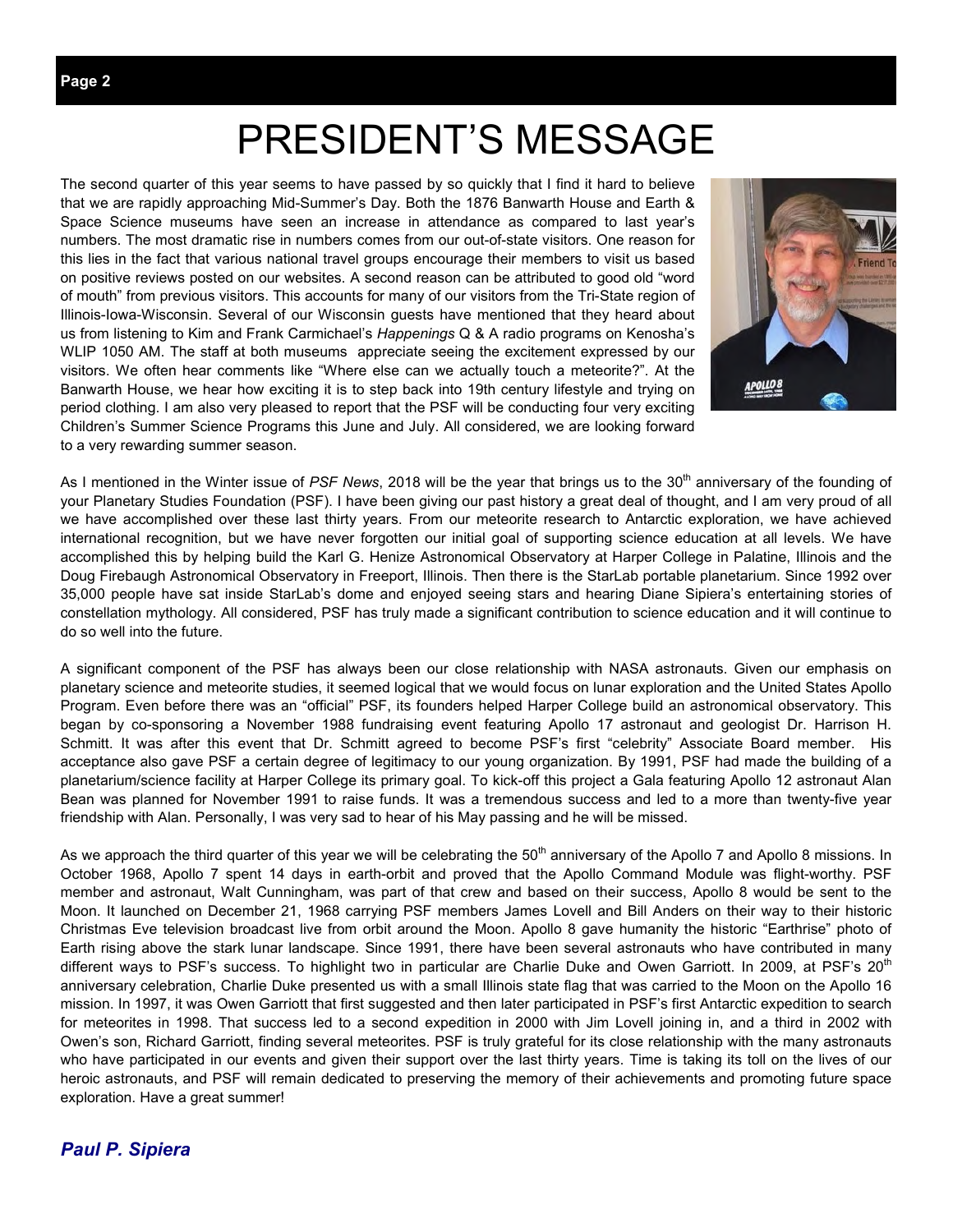## DONORS' SPOTLIGHT

#### **GENERAL OPERATIONS ̶ THROUGH JUNE 15th**

General Operations

Amazon Smile Foundation

Marilyn Quas

Summer Children's Science Programs

Carleton B. Moore

Diane & Paul Sipiera

Doug Firebaugh Astronomical Observatory

Thomas Dunmore

## MEMBERS' CORNER

#### **Contributing Membership—Renewing**

David and Jennifer Kahn Michael Zolensky

#### **Supporting Membership—Renewing**

Candice Kohl Bill & Mary Sue Coates

#### **Family Membership—Renewing**

Leo and Karen Baran Randy Rice & Rebecca Shriver Dan & Pam Tindell

#### **Individual Membership—Renewing**

Tom Dunmore Nancy Heggam Steve Hoyer George Johnson Kathryn Kowalski Marilyn Quas Jan Susner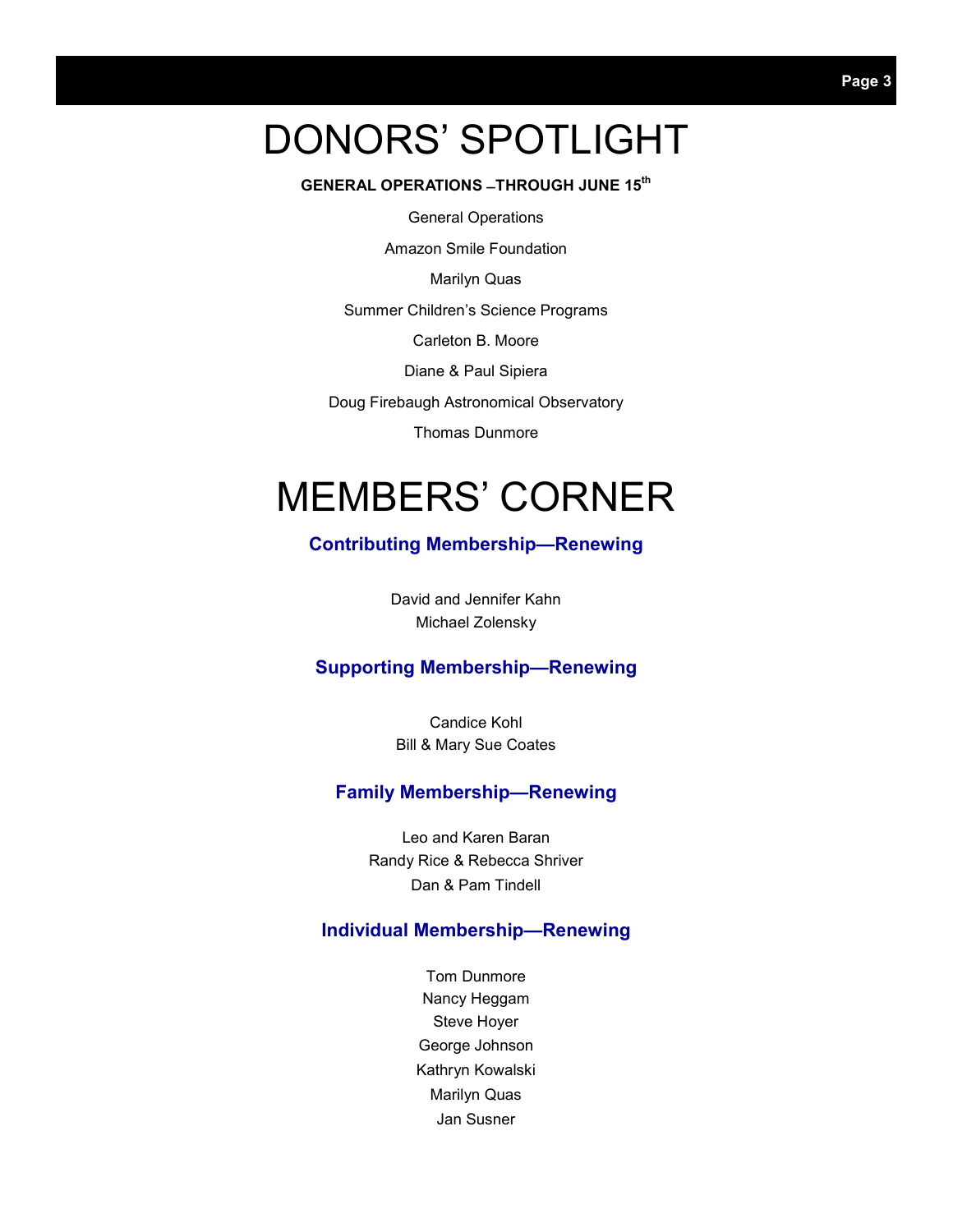## 2018 ELECTION OF DIRECTORS

Your vote matters! Included with your copy of the newsletter is a ballot to cast your vote for this year's election of Directors. If you are unable to attend this year's Annual Members Meeting on Saturday, August 25<sup>th</sup>. You can send in your vote electronically (preferred) or via standard mail.

**JOSEPH AUER** — Joe serves as Chairman of the Board of the Foundation. He brings a unique blend of senior level experience in industry, government, academia and not-for-profit organizations to the Foundation. Joe is one of the PSF's longest members and has always taken a great interest in its mission to advance science education.

**PATRICIA TIERNEY** — Pat serves as Vice President of the Elizabeth Historical Society and the Elizabeth Area Chamber of Commerce in Elizabeth, IL. The majority of her career was spent working for United Airlines as a router for 28 years. With her close proximity to the PSF headquarters and museums, Pat is an extremely active member and enjoys her level of involvement.

**HERBERT WINDOLF** — Herb serves as Director-at-Large and is Vice President Emeritus to the PSF. He has been affiliated in various positions with small German machine tool manufacturer since 1964 in positions ranging from Technical Operations Manager, to Vice President of the American sister company, today still being importer of their products to North America. In addition to supporting the PSF in a multitude of ways, he has really enjoyed the interesting people he has met through the organization.

## ADOPT-A-METEORITE PROGRAM

Many years ago the Planetary Studies Foundation instituted an Adopt-A-Meteorite program in order to support its ongoing meteorite research. Through this program an individual, family, or business can become the sponsor of a specific meteorite from our collection or dedicate one to a special person. Once a particular meteorite is adopted it will be displayed in an appropriate PSF meteorite exhibit along with a descriptive placard identifying its sponsor:

#### **IN HONOR AND MEMORY OF LOREN MEDLEY**

A cut and polished slice of the Sikhote-Alin Iron Meteorite has been placed on display at the PSF Earth & Space Science Museum in Elizabeth, Illinois

This meteorite was adopted by a close and personal friend of Loren Medley, who asks to remain anonymous, and describes him as a brilliant, handsome, and hilarious person. Loren obtained a degree in biology from New Mexico State University and loved the nighttime New Mexico skies. His career then took a different path as he chose to teach English in China where he did so for about 8 years. He became fluent in Mandarin and was liked and respected by his students. Sadly, he passed away on June 20, 2017 at the age of 37. The sponsor of this adoption chose a meteorite as the best way to remember Loren based on a mutual fireball sighting back in 2001. As many people do, "they wished upon a falling star" for happiness and continued friendship. Like the brief moment that a "shooting star" appears in the sky, the sponsor describes Loren's life as just like a fireball's appearance, "bright and way too short". For additional information, please contact Diane Sipiera at dsipiera@planets.org or 815.858.2014.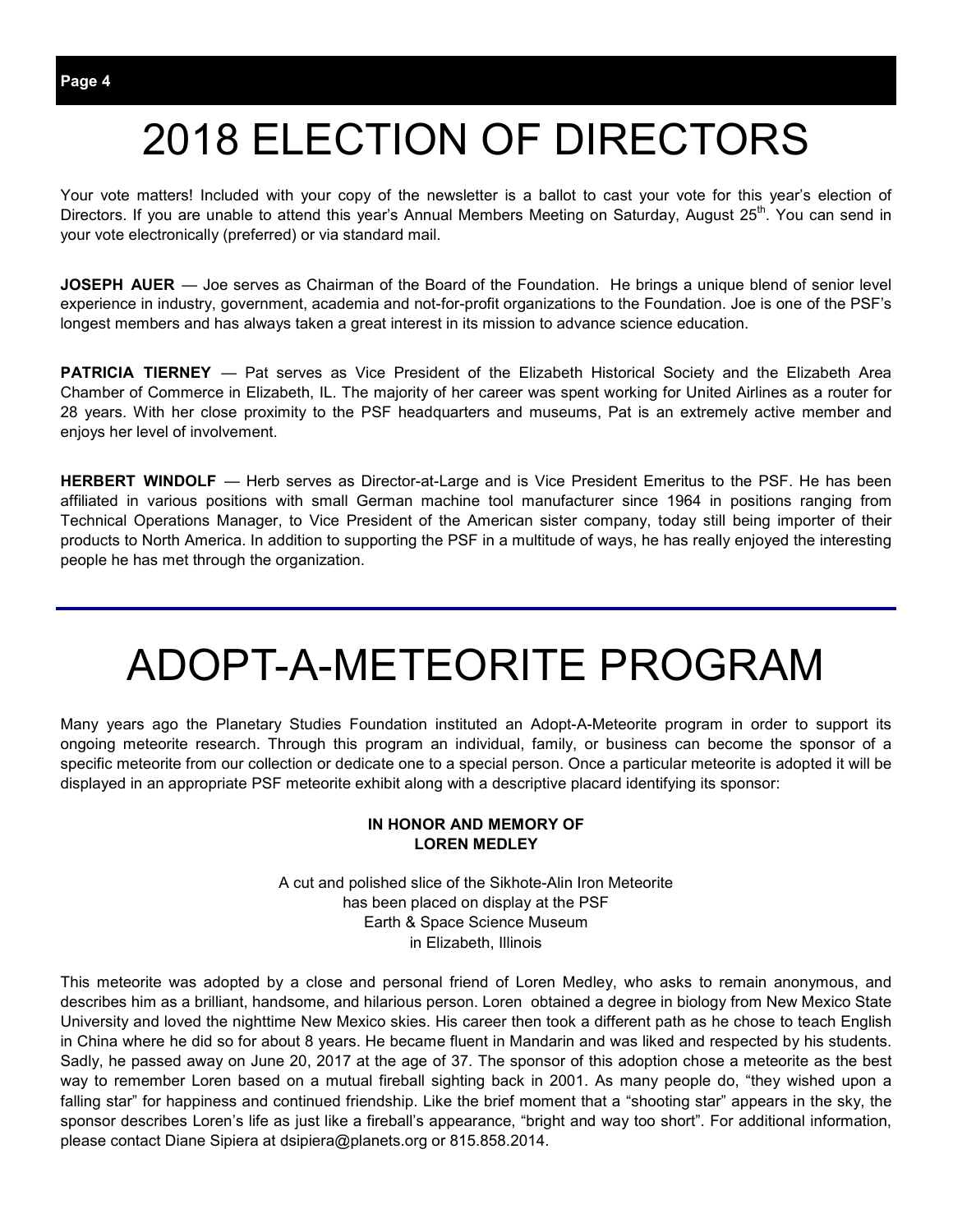## 2018 ANNUAL MEMBERS MEETING



Saturday, August 25, 2018



1:00 p.m. to 3:00 p.m.

#### **1:00 Lunch Buffet Menu**

Choice of Pork or Beef Includes Salad and Dinner Roll Choice of Potato Vegetables Coffee/Soda

*\$25.00 per person/gratuity included Cash bar will be available (Cancellation is non-refundable)* 

#### **2:00 Annual Members Meeting**

Presentation: PSF State of the Union & Awards Ceremony Election of Board of Directors

### Join Fellow Members, Make a Difference

**We really hope you can join us on August 25th! Please RSVP to Diane Sipiera at dsipiera@planets.org or amcplanets@gmail.com no later than Thursday, August 16th.**

| PSF Member Name(s): Name of the Contract of the Contract of the Contract of the Contract of the Contract of the Contract of the Contract of the Contract of the Contract of the Contract of the Contract of the Contract of th |
|--------------------------------------------------------------------------------------------------------------------------------------------------------------------------------------------------------------------------------|
| Address: Address: Address: Address: Address: Address: Address: Address: Address: Address: Address: A                                                                                                                           |
| Choice of: Pork Beef (Please contact us if you have dietary restrictions)                                                                                                                                                      |
| Total # Attending: _______ Total Amount Owed: \$                                                                                                                                                                               |
| I/We cannot attend, but please accept this donation. \$                                                                                                                                                                        |
|                                                                                                                                                                                                                                |
| Please make check payable to the Planetary Studies Foundation and mail to:                                                                                                                                                     |
| <b>Planetary Studies Foundation</b>                                                                                                                                                                                            |
| 10 Winterwood Lane, Unit B                                                                                                                                                                                                     |
| Galena, IL 61036                                                                                                                                                                                                               |
| $(815) 858 - 3362$                                                                                                                                                                                                             |
|                                                                                                                                                                                                                                |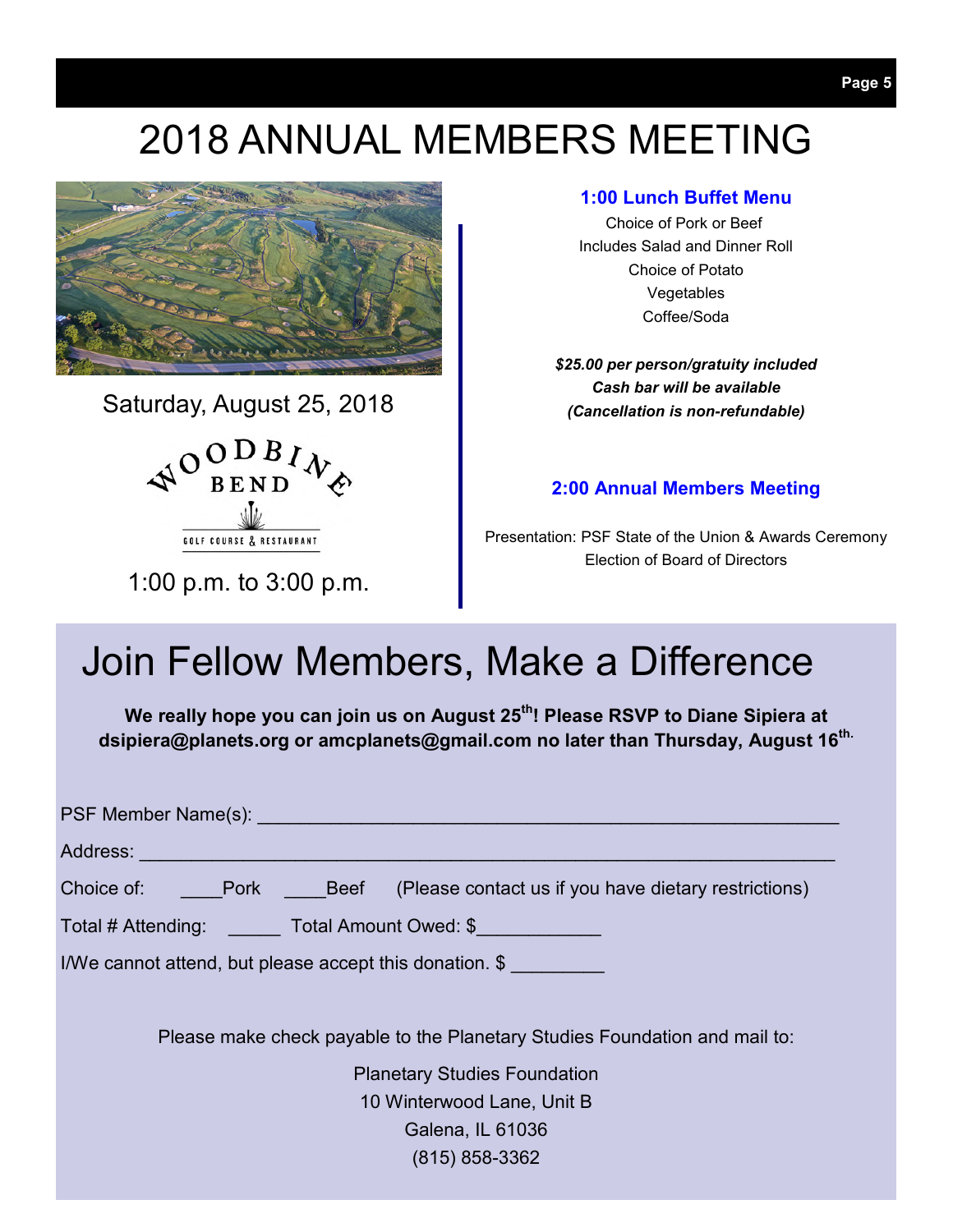## PHOTOS: SPRING HAS SPRUNG



## **GET READY FOR MARS** CONTINUED FROM COVER

**G. Henize Astronomical Observatory at Harper College in Palatine, Illinois.** Hopefully by then there will be a Mars Colony celebrating the same event from that planet.

In the meantime, be sure and go out and view Mars as it appears to get brighter and brighter in our nighttime over the next two months. Viewing sessions will be held at our Doug Firebaugh Astronomical Observatory, the Woodbine Bend Golf Course, and on August 11<sup>th</sup> at Horseshoe Mound in Galena, Illinois.

Come join us and enjoy Mars together. Happy viewing!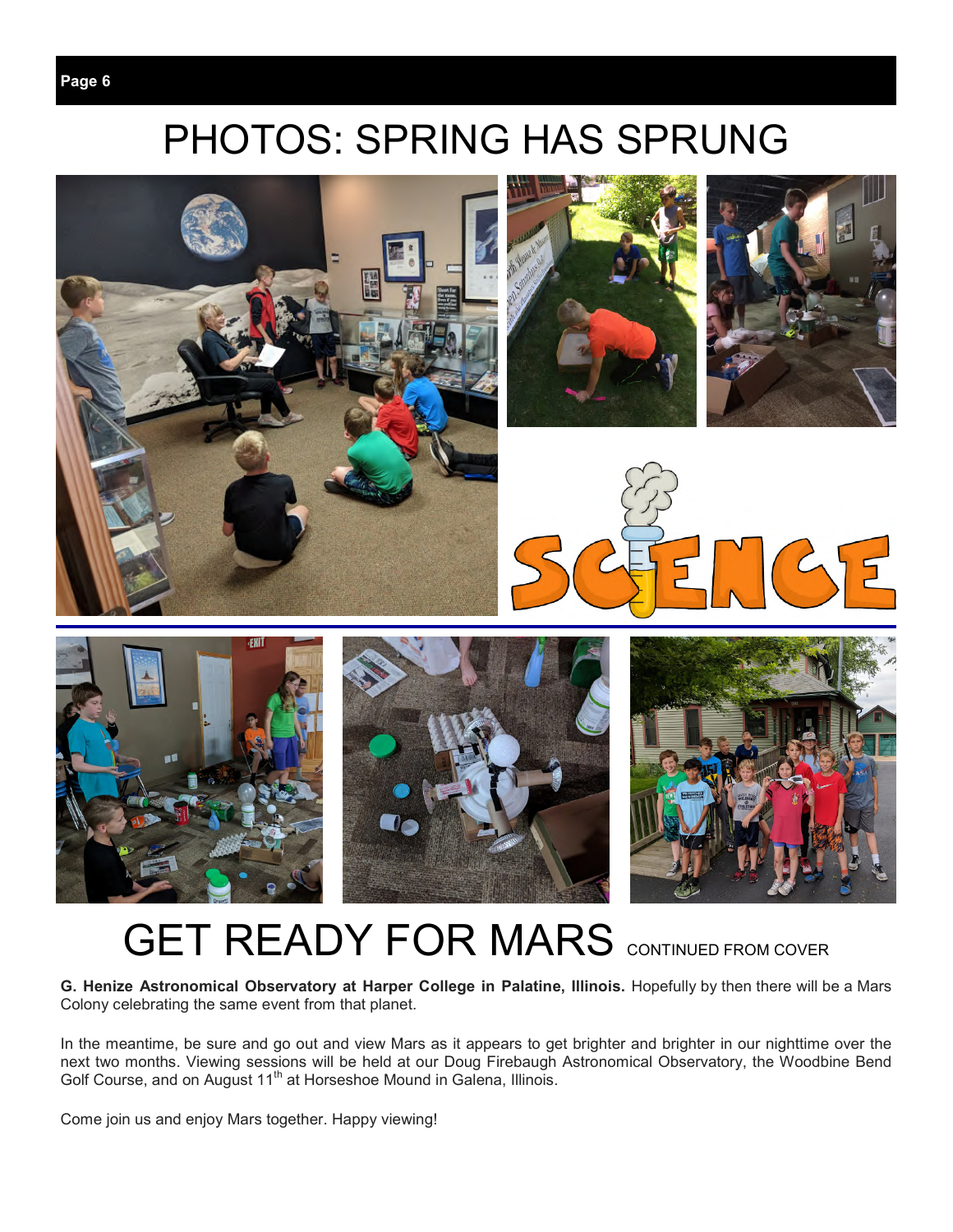## REMEMBERING ALAN BEAN

Alan Bean, a Navy test pilot, astronaut, artist and PSF member, passed away on May 26. He was 86 years old. In a NASA statement, it was confirmed that the former astronaut had died in Houston, Texas after a short illness.

"Alan was the strongest and kindest man I ever knew," his wife, Leslie, said in the statement. "He was the love of my life and I miss him dearly."

Many PSF members will remember when Alan spoke at our organization's fundraising events in the suburbs of Chicago over a decade ago. He shared stories about his experience being the fourth man to walk on the moon and showed his fun-loving side through stories about his beloved dogs.

One great story he shared with members was how he left something on the moon. He told the audience that he deliberately threw is silver astronaut lapel pin into a crater! In his great Texan drawl, Alan said, "when I look at the moon at night, [I] think about that pin up there, just as shiny as it ever was, and someday, maybe somebody will go pick it up."

For readers that may be less familiar with Alan's accomplishments, he was the lunar module pilot of Apollo 12, which made the second moon landing, in 1969. Alan spent 31 hours on the moon, collecting samples and deploying several experiments with mission commander Charles "Pete" Conrad Jr. They also checked up on Surveyor 3, which had landed two years earlier.

After Apollo, he commanded the second Skylab mission in 1973 orbiting the Earth for 59 days. Alan was the commander of this Skylab 2



*Alan Bean on the surface of the moon on Nov. 14, 1969. Photo courtesy of NASA* 

mission with two other PSF members, Jack Lousma and Owen Garriott.

In addition to being a skilled astronaut, Alan also demonstrated a special talent as an artist. He enjoyed painting space themed works of art which made them truly unique in that they were painted by someone who actually walked on the moon!

Not only were his paintings beautiful, they were precise. In his home studio, he had mocked-up model moonscapes along with small models of astronauts. With his engineering background, every detail had to be perfect. For example, in his paintings you could see shoe prints from the moon boots, core sampling tools and his geology hammer. No detail was forgotten. His paintings have been on display at the Smithsonian National Air & Space Museum.

The PSF will forever remember Alan Bean and his accomplishments in space travel. With his death, only four moonwalkers are still alive — Buzz

Aldrin, Dave Scott, Charlie Duke and Harrison "Jack" Schmitt. ♦